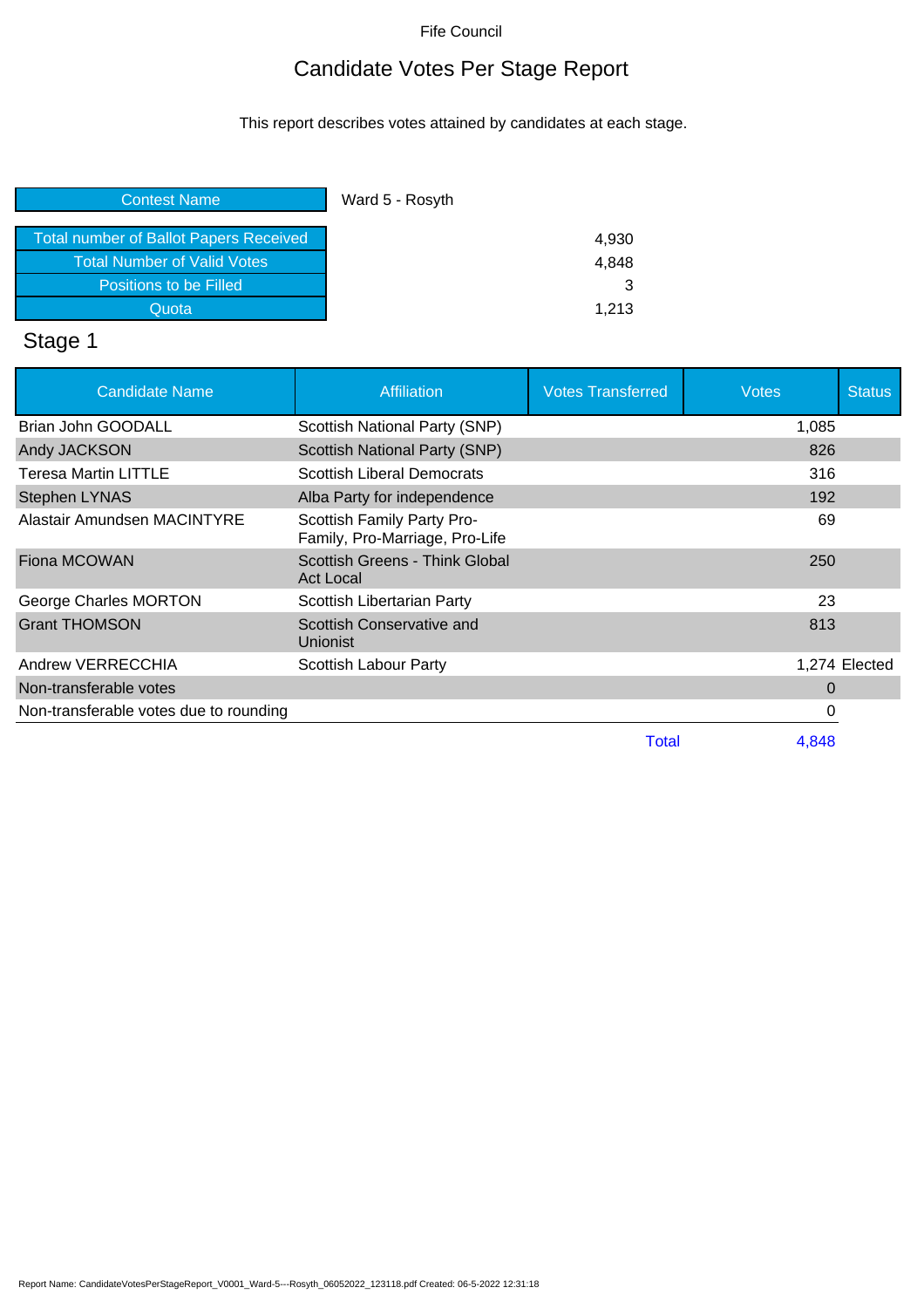### Candidate Votes Per Stage Report

This report describes votes attained by candidates at each stage.

### Stage 2

# Surplus of Andrew VERRECCHIA 61.00000

| <b>Candidate Name</b>                  | <b>Affiliation</b>                                           | <b>Votes Transferred</b> | <b>Votes</b> | <b>Status</b> |
|----------------------------------------|--------------------------------------------------------------|--------------------------|--------------|---------------|
| <b>Brian John GOODALL</b>              | Scottish National Party (SNP)                                | 3.39948                  | 1,088.39948  |               |
| Andy JACKSON                           | Scottish National Party (SNP)                                | 3.73464                  | 829.73464    |               |
| Teresa Martin LITTLE                   | <b>Scottish Liberal Democrats</b>                            | 17.76348                 | 333.76348    |               |
| <b>Stephen LYNAS</b>                   | Alba Party for independence                                  | 1.96308                  | 193.96308    |               |
| Alastair Amundsen MACINTYRE            | Scottish Family Party Pro-<br>Family, Pro-Marriage, Pro-Life | 1.91520                  | 70.91520     |               |
| Fiona MCOWAN                           | Scottish Greens - Think Global<br>Act Local                  | 4.93164                  | 254.93164    |               |
| George Charles MORTON                  | Scottish Libertarian Party                                   | 0.67032                  | 23.67032     |               |
| <b>Grant THOMSON</b>                   | Scottish Conservative and<br>Unionist                        | 11.53908                 | 824.53908    |               |
| Andrew VERRECCHIA                      | Scottish Labour Party                                        | $-61.00000$              | 1,213.00000  |               |
| Non-transferable votes                 |                                                              | 15.08220                 | 15.08220     |               |
| Non-transferable votes due to rounding |                                                              | 0.00088                  | 0.00088      |               |
|                                        |                                                              | <b>Total</b>             | 4,848.00000  |               |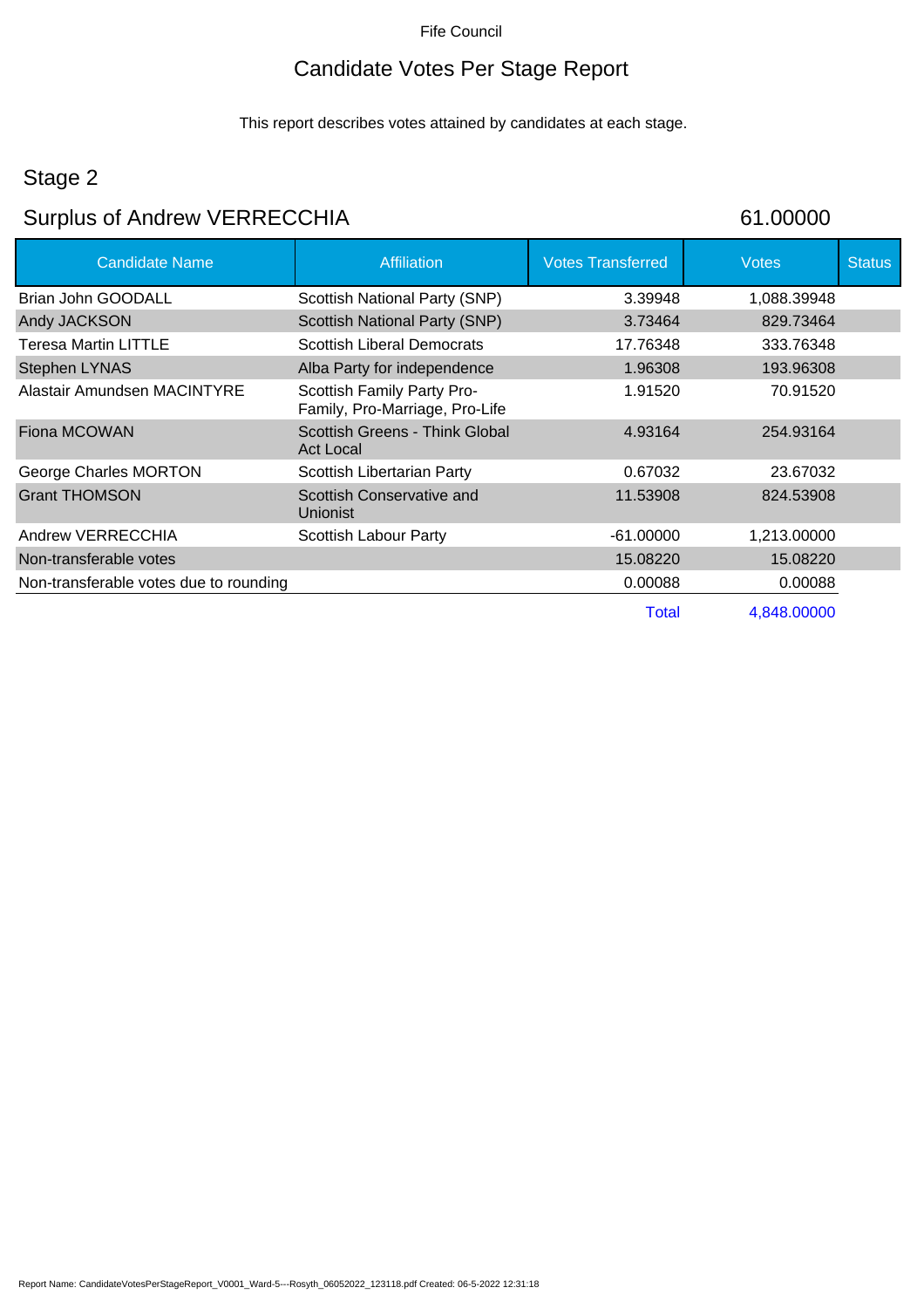### Candidate Votes Per Stage Report

This report describes votes attained by candidates at each stage.

### Stage 3

# Exclusion of George Charles MORTON 23.67032

| <b>Candidate Name</b>                  | Affiliation                                                  | <b>Votes Transferred</b> | <b>Votes</b> | <b>Status</b> |
|----------------------------------------|--------------------------------------------------------------|--------------------------|--------------|---------------|
| Brian John GOODALL                     | Scottish National Party (SNP)                                | 1.00000                  | 1,089.39948  |               |
| Andy JACKSON                           | <b>Scottish National Party (SNP)</b>                         | 1.14364                  | 830.87828    |               |
| <b>Teresa Martin LITTLE</b>            | <b>Scottish Liberal Democrats</b>                            | 2.09576                  | 335.85924    |               |
| <b>Stephen LYNAS</b>                   | Alba Party for independence                                  | 2.00000                  | 195.96308    |               |
| Alastair Amundsen MACINTYRE            | Scottish Family Party Pro-<br>Family, Pro-Marriage, Pro-Life | 6.04788                  | 76.96308     |               |
| Fiona MCOWAN                           | Scottish Greens - Think Global<br><b>Act Local</b>           | 4.04788                  | 258.97952    |               |
| George Charles MORTON                  | Scottish Libertarian Party                                   | -23.67032                | 0.00000      |               |
| <b>Grant THOMSON</b>                   | Scottish Conservative and<br><b>Unionist</b>                 | 6.19152                  | 830.73060    |               |
| Andrew VERRECCHIA                      | Scottish Labour Party                                        | 0.00000                  | 1,213.00000  |               |
| Non-transferable votes                 |                                                              | 1.14364                  | 16.22672     |               |
| Non-transferable votes due to rounding |                                                              | 0.00000                  | 0.00000      |               |
|                                        |                                                              | Total                    | 4.848.00000  |               |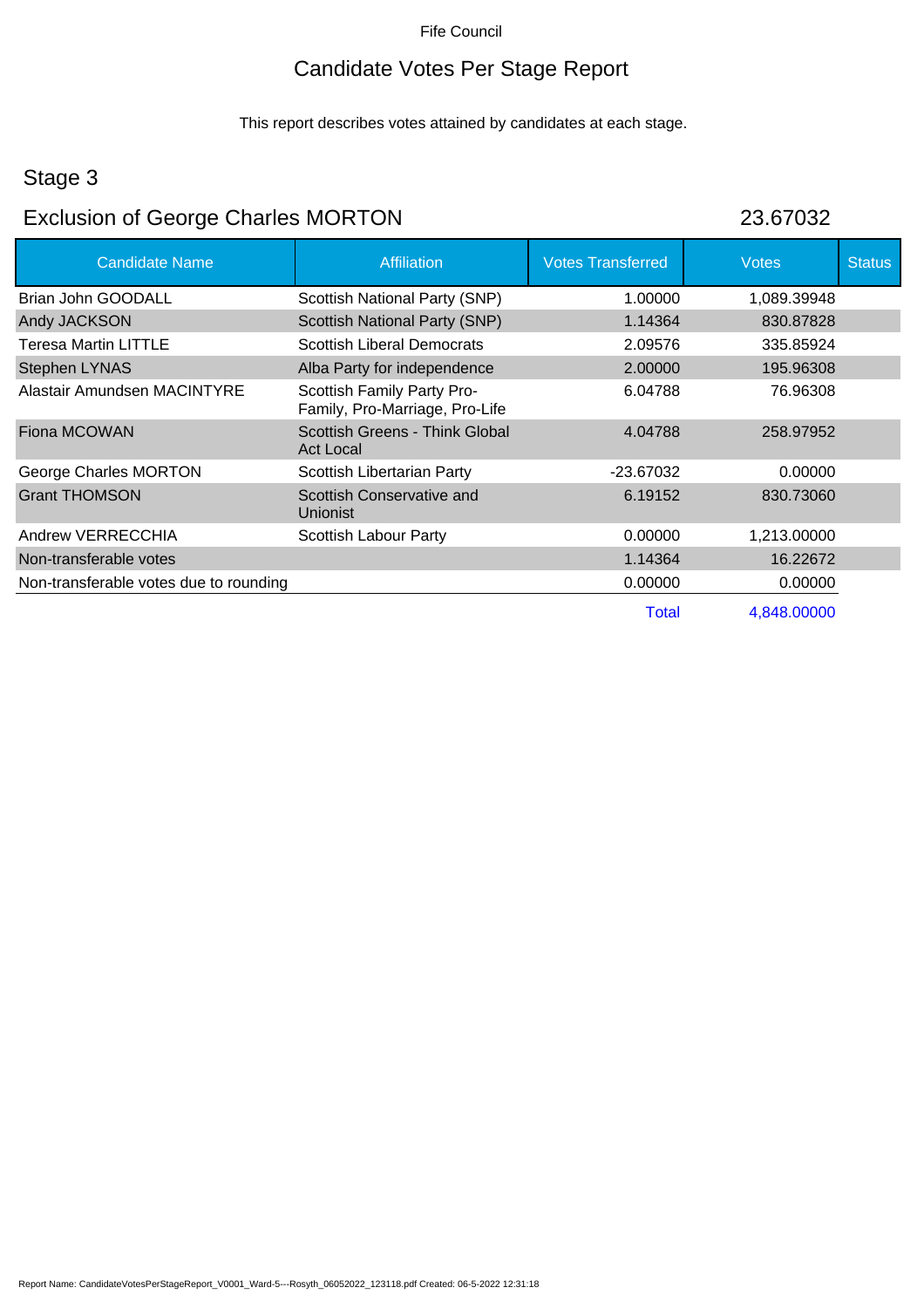## Candidate Votes Per Stage Report

This report describes votes attained by candidates at each stage.

### Stage 4

### Exclusion of Alastair Amundsen MACINTYRE 76.96308

| <b>Candidate Name</b>                  | <b>Affiliation</b>                                           | <b>Votes Transferred</b> | <b>Votes</b> | <b>Status</b> |
|----------------------------------------|--------------------------------------------------------------|--------------------------|--------------|---------------|
| Brian John GOODALL                     | Scottish National Party (SNP)                                | 3.09576                  | 1,092.49524  |               |
| Andy JACKSON                           | <b>Scottish National Party (SNP)</b>                         | 2.09576                  | 832.97404    |               |
| Teresa Martin LITTLE                   | <b>Scottish Liberal Democrats</b>                            | 11.52668                 | 347.38592    |               |
| Stephen LYNAS                          | Alba Party for independence                                  | 7.23940                  | 203.20248    |               |
| Alastair Amundsen MACINTYRE            | Scottish Family Party Pro-<br>Family, Pro-Marriage, Pro-Life | -76.96308                | 0.00000      |               |
| Fiona MCOWAN                           | Scottish Greens - Think Global<br><b>Act Local</b>           | 9.19152                  | 268.17104    |               |
| George Charles MORTON                  | Scottish Libertarian Party                                   | 0.00000                  | 0.00000      |               |
| <b>Grant THOMSON</b>                   | Scottish Conservative and<br><b>Unionist</b>                 | 23.23940                 | 853.97000    |               |
| Andrew VERRECCHIA                      | Scottish Labour Party                                        | 0.00000                  | 1,213.00000  |               |
| Non-transferable votes                 |                                                              | 20.57456                 | 36.80128     |               |
| Non-transferable votes due to rounding |                                                              | 0.00000                  | 0.00000      |               |
|                                        |                                                              | Total                    | 4,848.00000  |               |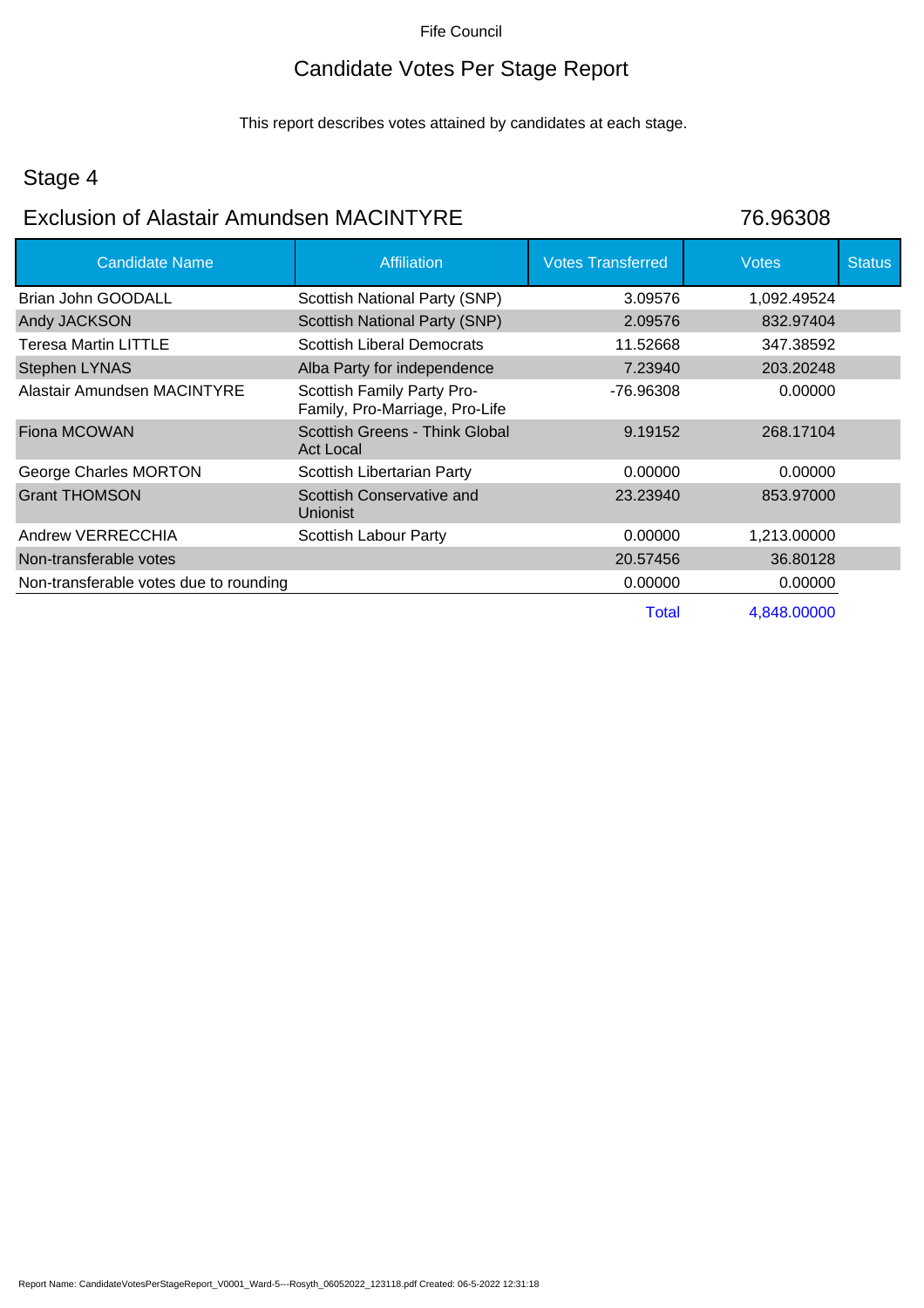## Candidate Votes Per Stage Report

This report describes votes attained by candidates at each stage.

### Stage 5

## Exclusion of Stephen LYNAS 203.20248

| <b>Candidate Name</b>                  | <b>Affiliation</b>                                           | <b>Votes Transferred</b> | <b>Votes</b> | <b>Status</b> |
|----------------------------------------|--------------------------------------------------------------|--------------------------|--------------|---------------|
| Brian John GOODALL                     | Scottish National Party (SNP)                                | 47.23940                 | 1,139.73464  |               |
| Andy JACKSON                           | Scottish National Party (SNP)                                | 50.28728                 | 883.26132    |               |
| <b>Teresa Martin LITTLE</b>            | <b>Scottish Liberal Democrats</b>                            | 18.62244                 | 366.00836    |               |
| <b>Stephen LYNAS</b>                   | Alba Party for independence                                  | -203.20248               | 0.00000      |               |
| Alastair Amundsen MACINTYRE            | Scottish Family Party Pro-<br>Family, Pro-Marriage, Pro-Life | 0.00000                  | 0.00000      |               |
| Fiona MCOWAN                           | Scottish Greens - Think Global<br>Act Local                  | 22.09576                 | 290.26680    |               |
| George Charles MORTON                  | Scottish Libertarian Party                                   | 0.00000                  | 0.00000      |               |
| <b>Grant THOMSON</b>                   | Scottish Conservative and<br><b>Unionist</b>                 | 17.04788                 | 871.01788    |               |
| Andrew VERRECCHIA                      | Scottish Labour Party                                        | 0.00000                  | 1,213.00000  |               |
| Non-transferable votes                 |                                                              | 47.90972                 | 84.71100     |               |
| Non-transferable votes due to rounding |                                                              | 0.00000                  | 0.00000      |               |
|                                        |                                                              | Total                    | 4,848,00000  |               |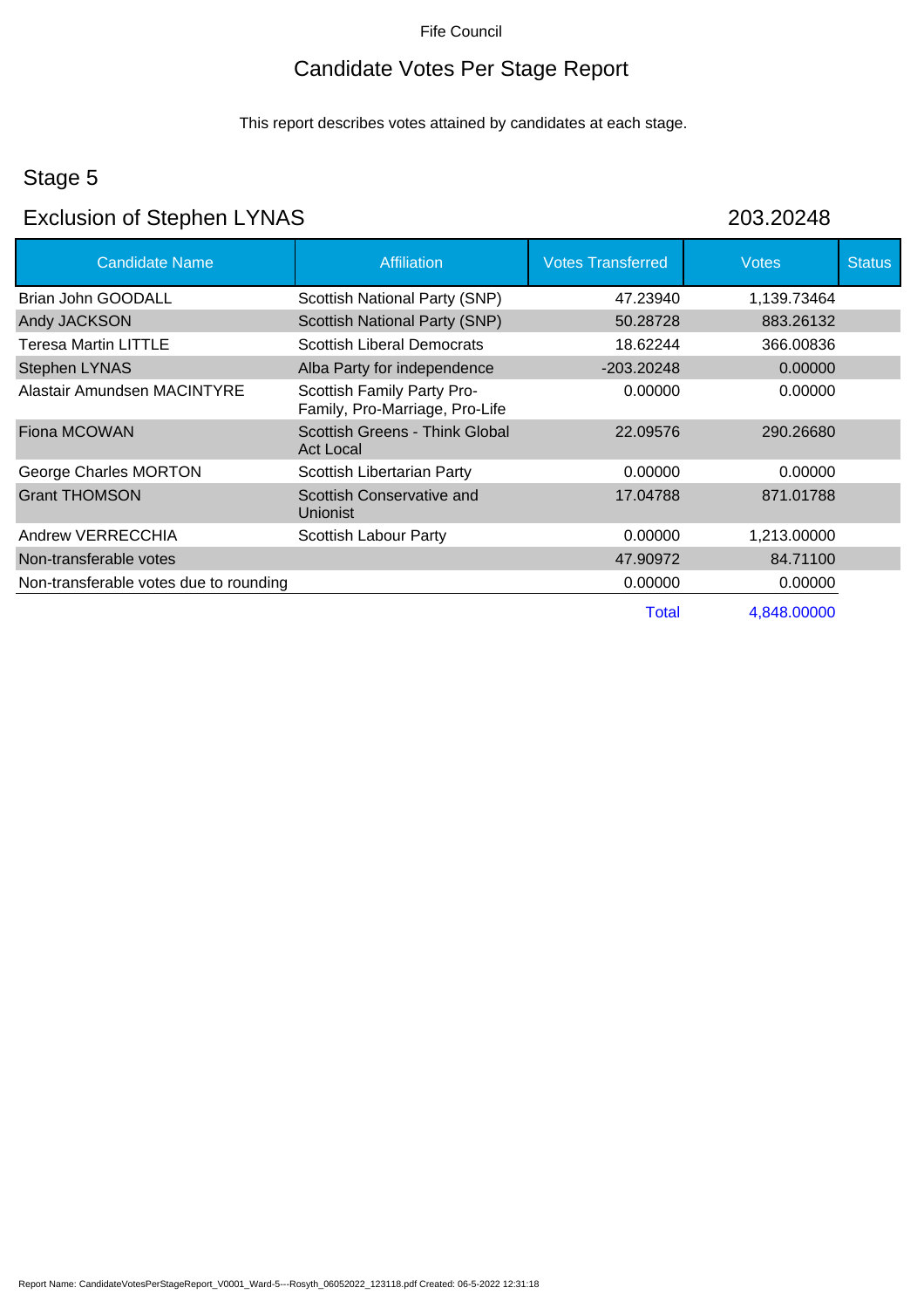## Candidate Votes Per Stage Report

This report describes votes attained by candidates at each stage.

## Stage 6

## Exclusion of Fiona MCOWAN 290.26680

| <b>Candidate Name</b>                  | <b>Affiliation</b>                                           | <b>Votes Transferred</b> | <b>Votes</b>        | <b>Status</b> |
|----------------------------------------|--------------------------------------------------------------|--------------------------|---------------------|---------------|
| <b>Brian John GOODALL</b>              | Scottish National Party (SNP)                                | 92.47880                 | 1,232.21344 Elected |               |
| Andy JACKSON                           | Scottish National Party (SNP)                                | 72.67032                 | 955.93164           |               |
| <b>Teresa Martin LITTLE</b>            | <b>Scottish Liberal Democrats</b>                            | 56.20248                 | 422.21084           |               |
| <b>Stephen LYNAS</b>                   | Alba Party for independence                                  | 0.00000                  | 0.00000             |               |
| Alastair Amundsen MACINTYRE            | Scottish Family Party Pro-<br>Family, Pro-Marriage, Pro-Life | 0.00000                  | 0.00000             |               |
| Fiona MCOWAN                           | Scottish Greens - Think Global<br><b>Act Local</b>           | $-290.26680$             | 0.00000             |               |
| George Charles MORTON                  | Scottish Libertarian Party                                   | 0.00000                  | 0.00000             |               |
| <b>Grant THOMSON</b>                   | Scottish Conservative and<br><b>Unionist</b>                 | 13.19152                 | 884.20940           |               |
| Andrew VERRECCHIA                      | Scottish Labour Party                                        | 0.00000                  | 1,213.00000         |               |
| Non-transferable votes                 |                                                              | 55.72368                 | 140.43468           |               |
| Non-transferable votes due to rounding |                                                              | 0.00000                  | 0.00000             |               |
|                                        |                                                              | Total                    | 4,848.00000         |               |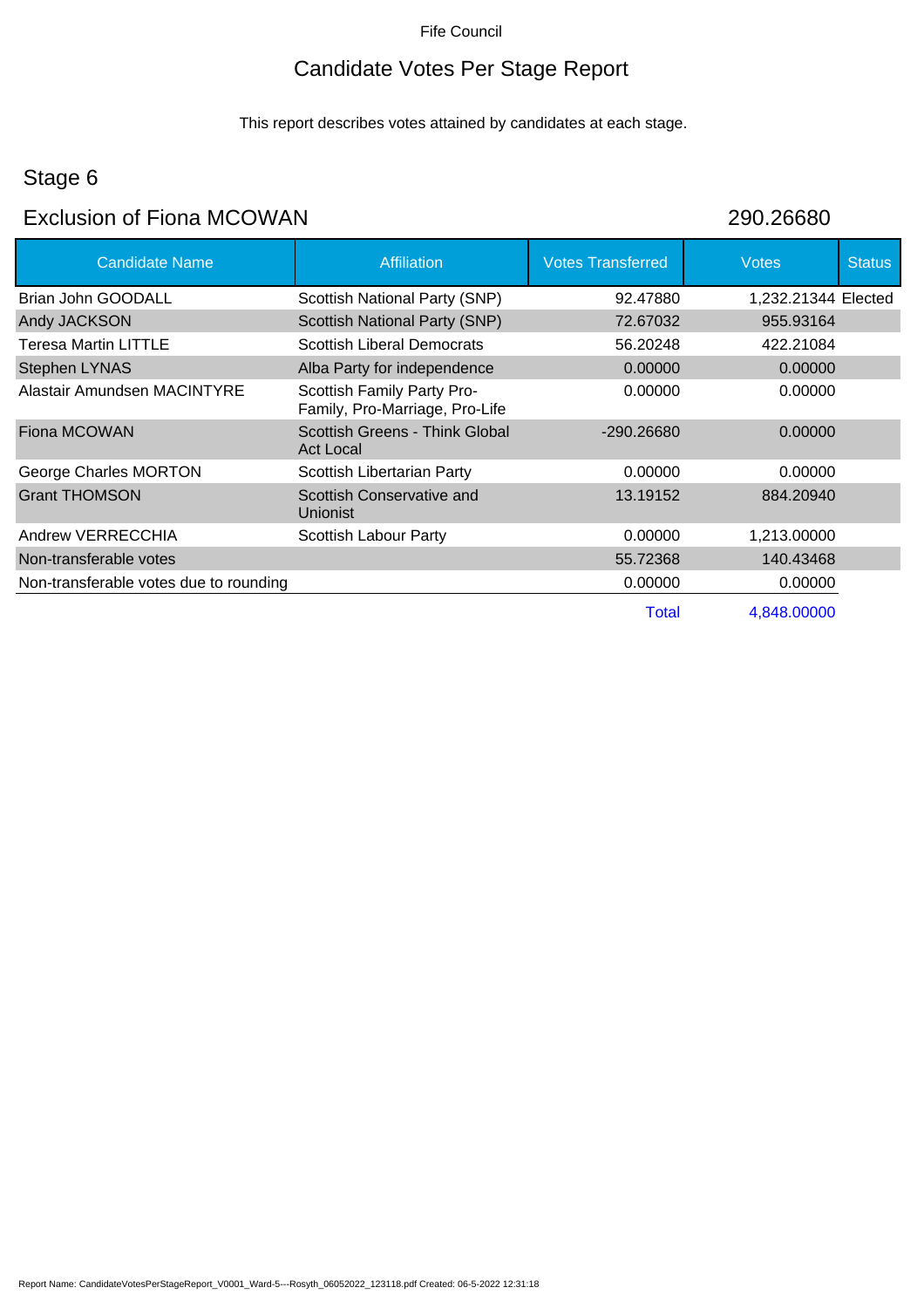## Candidate Votes Per Stage Report

This report describes votes attained by candidates at each stage.

## Stage 7

# Surplus of Brian John GOODALL 19.21344

| <b>Candidate Name</b>                  | <b>Affiliation</b>                                           | <b>Votes Transferred</b> | <b>Votes</b> | <b>Status</b> |
|----------------------------------------|--------------------------------------------------------------|--------------------------|--------------|---------------|
| Brian John GOODALL                     | Scottish National Party (SNP)                                | $-19.21344$              | 1,213.00000  |               |
| Andy JACKSON                           | <b>Scottish National Party (SNP)</b>                         | 17.03528                 | 972.96692    |               |
| <b>Teresa Martin LITTLE</b>            | <b>Scottish Liberal Democrats</b>                            | 0.44466                  | 422.65550    |               |
| <b>Stephen LYNAS</b>                   | Alba Party for independence                                  | 0.00000                  | 0.00000      |               |
| Alastair Amundsen MACINTYRE            | Scottish Family Party Pro-<br>Family, Pro-Marriage, Pro-Life | 0.00000                  | 0.00000      |               |
| Fiona MCOWAN                           | Scottish Greens - Think Global<br><b>Act Local</b>           | 0.00000                  | 0.00000      |               |
| George Charles MORTON                  | Scottish Libertarian Party                                   | 0.00000                  | 0.00000      |               |
| <b>Grant THOMSON</b>                   | Scottish Conservative and<br><b>Unionist</b>                 | 0.26577                  | 884.47517    |               |
| Andrew VERRECCHIA                      | Scottish Labour Party                                        | 0.00000                  | 1,213.00000  |               |
| Non-transferable votes                 |                                                              | 1.46393                  | 141.89861    |               |
| Non-transferable votes due to rounding |                                                              | 0.00380                  | 0.00380      |               |
|                                        |                                                              | Total                    | 4,848.00000  |               |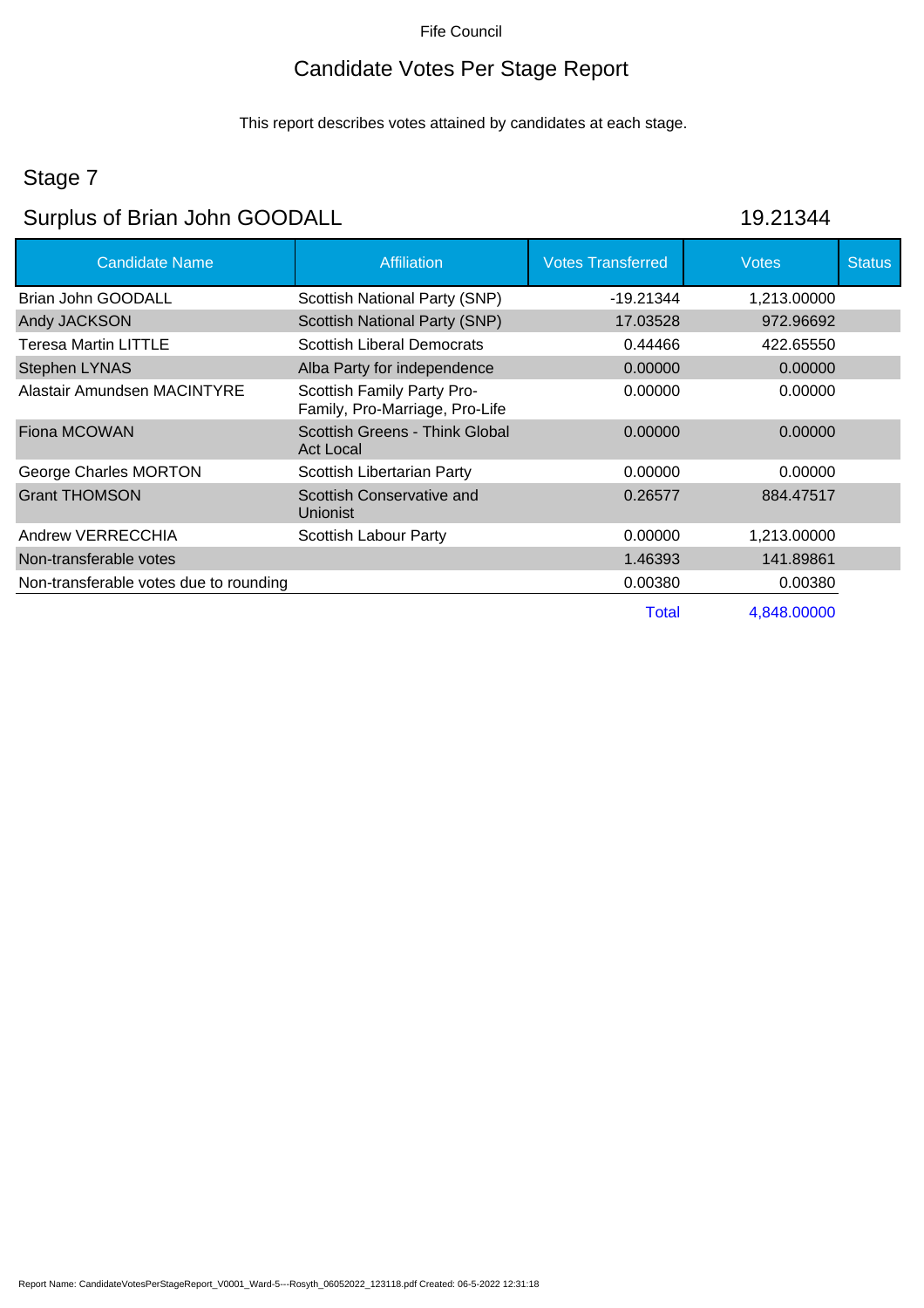## Candidate Votes Per Stage Report

This report describes votes attained by candidates at each stage.

## Stage 8

## Exclusion of Teresa Martin LITTLE 422.65550

| <b>Candidate Name</b>                  | <b>Affiliation</b>                                           | <b>Votes Transferred</b> | <b>Votes</b> | <b>Status</b> |
|----------------------------------------|--------------------------------------------------------------|--------------------------|--------------|---------------|
| Brian John GOODALL                     | Scottish National Party (SNP)                                | 0.00000                  | 1,213.00000  |               |
| Andy JACKSON                           | <b>Scottish National Party (SNP)</b>                         | 59.15201                 | 1,032.11893  |               |
| <b>Teresa Martin LITTLE</b>            | <b>Scottish Liberal Democrats</b>                            | -422.65550               | 0.00000      |               |
| <b>Stephen LYNAS</b>                   | Alba Party for independence                                  | 0.00000                  | 0.00000      |               |
| Alastair Amundsen MACINTYRE            | Scottish Family Party Pro-<br>Family, Pro-Marriage, Pro-Life | 0.00000                  | 0.00000      |               |
| Fiona MCOWAN                           | Scottish Greens - Think Global<br><b>Act Local</b>           | 0.00000                  | 0.00000      |               |
| George Charles MORTON                  | Scottish Libertarian Party                                   | 0.00000                  | 0.00000      |               |
| <b>Grant THOMSON</b>                   | Scottish Conservative and<br>Unionist                        | 122.20222                | 1,006.67739  |               |
| Andrew VERRECCHIA                      | Scottish Labour Party                                        | 0.00000                  | 1,213.00000  |               |
| Non-transferable votes                 |                                                              | 241.30127                | 383.20368    |               |
| Non-transferable votes due to rounding |                                                              | 0.00000                  | 0.00000      |               |
|                                        |                                                              | Total                    | 4,848.00000  |               |